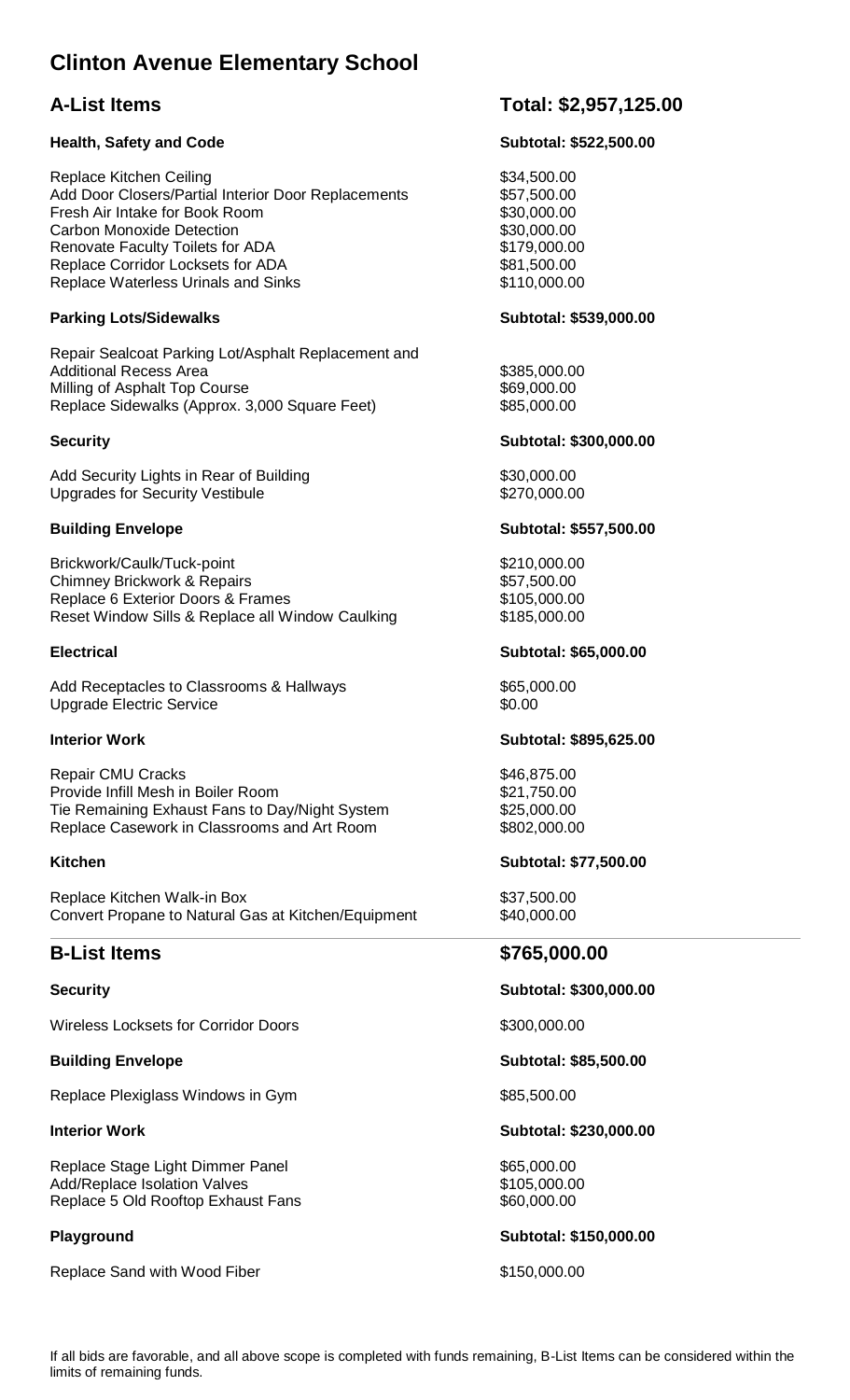# **Boyle Road Elementary School A-List Items Total: \$3,423,685.00**

## Health, Safety and Code **Subtotal: \$522,500.00** Subtotal: \$522,500.00

Replace Kitchen Ceiling **\$34,500.00** \$34,500.00 Add Door Closers/Partial Interior Door Replacements \$57,500.00 Replace Rooftop Penthouse **\$65,000.00** \$65,000.00 Carbon Monoxide Detection **\$30,000.00** \$30,000.00 Portable List for Stage Access (DW)  $$65,000.00$ Renovate Faculty Toilets for ADA  $$179,500.00$ Replace Corridor Locksets for ADA  $$86,700.00$ Replace Waterless Urinals and Sinks **\$110,000.00** \$110,000.00 Repair/Replace SW Boys Bathroom Piping  $$25,000.00$ 

## **Parking Lots/Sidewalks Subtotal: \$690,235.00 Subtotal: \$690,235.00**

Milling of Asphalt Top Course/Restripe/Partial Curb Replacement/ Add Asphalt Recess Area  $$445,735.00$ Sidewalk Replacement/Partial Curb Replacement \$186,000.00 Regrade South Entry/Add Storm Pools \$58,500.00

Provide Additional Lighting – Front & Rear \$60,000.00 Replace 3 Rusted Exterior Light Poles \$30,000.00 Add 2 Additional Pole-Mounted Lights \$40,000.00 Upgrades for Security Vestibule

Brickwork/Caulk/Tuck-point **\$2126,000.00** Chimney Brickwork & Repairs \$57,500.00 Re-Caulk all Windows and Sills \$104,500.00 Repair Stairs to Loading Dock; Replace Fence by Retaining Wall \$37,500.00 Repair Cracks at Retaining Wall  $$15,500.00$ 

Upgrade Electric Service  $$275,000.00$ Add Circuits to Kitchen, Cafeteria and Gym  $$22,500.00$ 

Provide Booster Pump for Music Wing **\$25,000.00** \$25,000.00 Repair CMU Cracks \$17,500.00 Provide Infill Mesh in Boiler Room \$21,750.00 Replace Stage/Cafeteria Sound System  $$50,000.00$ Replace Casework in Classrooms  $$915,000.00$ 

Replace Refrigeration Condenser **\$17,500.00** Convert Propane to Natural Gas at Kitchen/Equipment \$40,000.00

Wireless Locksets (75) \$300,000.00

**Building Envelope Contract Contract Contract Contract Contract Contract Contract Contract Contract Contract Contract Contract Contract Contract Contract Contract Contract Contract Contract Contract Contract Contract Contr** Replace Gym Windows **\$85,500.00** 

Replace Isolation Valves **\$105,000.00** \$105,000.00 Re-Insulate DHWST **\$20,000.00** Replace Uni-vent and Boiler Room Isolation Valves \$120,000.00

Replace Sand with Wood Fiber \$140,500.00

## **Security Subtotal: \$355,000.00**

## **Building Envelope Contract Contract Contract Contract Contract Contract Contract Contract Contract Contract Contract Contract Contract Contract Contract Contract Contract Contract Contract Contract Contract Contract Contr**

## **Electrical Subtotal: \$297,500.00**

## **Interior Work Subtotal: \$1,029,250.00**

## **Kitchen** Subtotal: \$57,500.00

## **B-List Items \$771,000.00**

**Security Subtotal: \$300,000.00** 

## **Interior Work 3245,000.00 Subtotal: \$245,000.00**

## Playground **Playground Playground Subtotal: \$140,500.00**

If all bids are favorable, and all above scope is completed with funds remaining, B-List Items can be considered within the limits of remaining funds.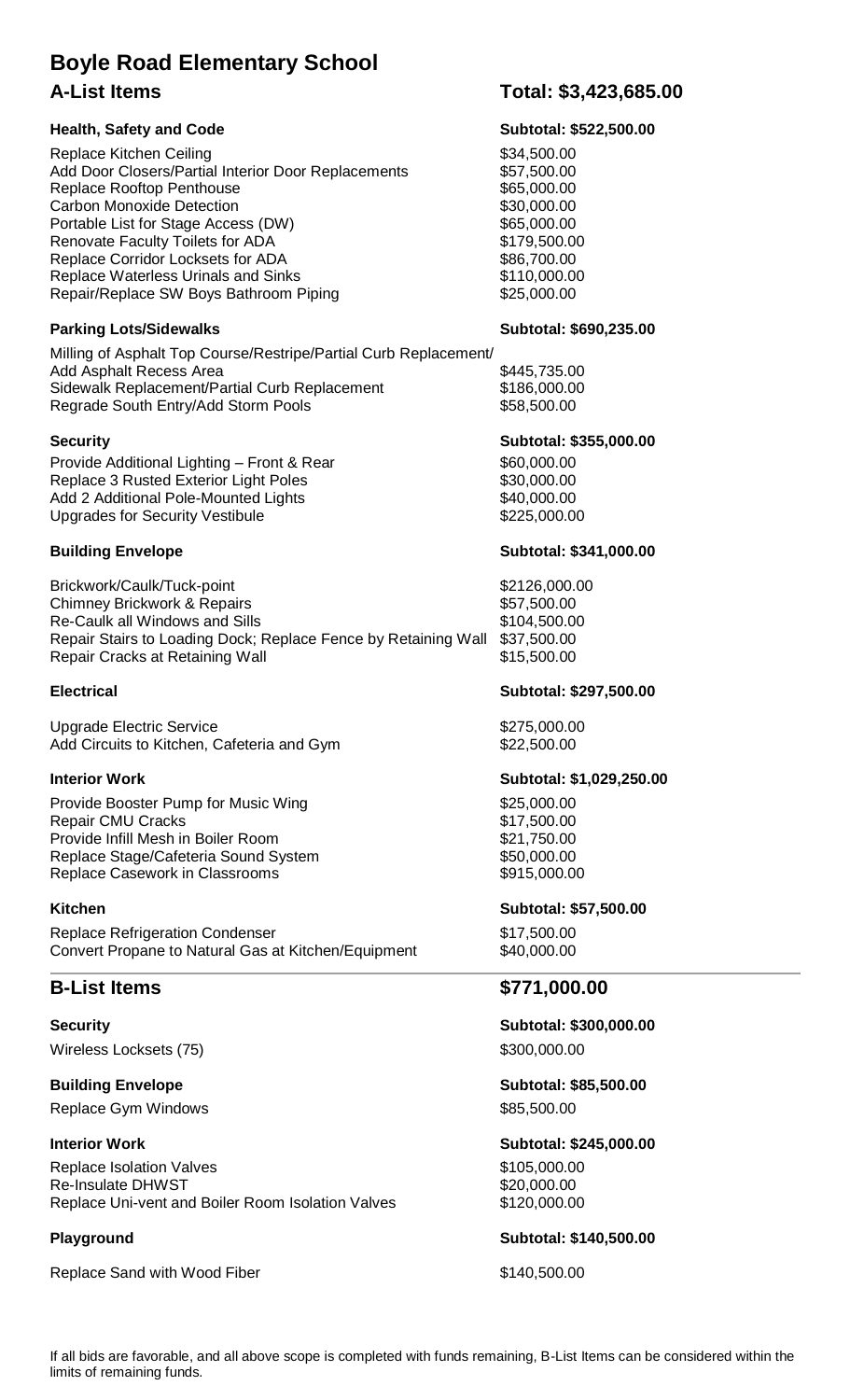# **Terryville Road Elementary School**

## **Health, Safety and Code Subtotal: \$727,200.00**

Add Door Closers/Partial Interior Door Replacements \$71,300.00 Fresh Air Intake for Stage H&V Units \$90,000.00 Carbon Monoxide Detection **\$35,000.00** \$35,000.00 Renovate Faculty Toilets for ADA  $$112,700.00$ Replace Corridor Locksets for ADA  $$78,200.00$ Replace PA/Intercom System  $$225,000.00$ Replace Waterless Urinals and Sinks **\$110,000.00** \$110,000.00

Mill Asphalt Top Course/restripe/Additional Parking \$695,000.00 Replace Sidewalks and Curbs \$209,000.00 Add Drainage at Exterior Rear Drive **\$103,500.00** 

**Security Subtotal: \$236,500.00**  Upgrades for Security Vestibule  $$236,500.00$ 

**Building Envelope Contract Contract Contract Contract Contract Contract Contract Contract Contract Contract Contract Contract Contract Contract Contract Contract Contract Contract Contract Contract Contract Contract Contr** Brick Repair/Replacement & Tuck-point  $$220,000.00$ Chimney Brickwork **\$66,150.00 \$66,150.00** 

Roof Replacement  $$2,850,000.00$ Solar Panels \$1,200,000.00

Add Circuits for Current A/C Units \$35,000.00 Upgrade Electric Service  $$275,000.00$ Add Electrical Panels **\$75,000.00** 

Add Boiler Room to Generator<br>
Repair CMU Cracks in Faculty Room<br>
\$5,000.00 Repair CMU Cracks in Faculty Room Replace Casework in Classroom **\$990,000.00** \$990,000.00 Replace Main Office Rooftop Unit  $$45,000.00$ Replace Wood Floor in Cafeteria  $$102,500.00$ Replace DHWH (Due to Age) \$37,500.00

**Kitchen** Subtotal: \$37,500.00 Remove and Replace Walk-In Cooler \$37,500.00

**Parking Lots/Sidewalks Community Community Community Community Community Community Community Community Community** Replace Basketball Court/Equipment/Fence \$190,000.00

**Security Subtotal: \$35,000.00**  Wireless Locksets for Corridor Doors **\$35,000.00** \$35,000.00

**Building Envelope Contract Contract Contract Contract Contract Contract Contract Contract Contract Contract Contract Contract Contract Contract Contract Contract Contract Contract Contract Contract Contract Contract Contr** Replace Overhead Garage Door and Storage Room Doors \$85,500.00

Repair Plaster Soffits **\$25,000.00** 

Replace Gymnasium Ceiling **\$118,750.00** Replace Stage Lighting Dimming Panel **\$20,000.00** Add Permanent Shared Sound System for Gym & Cafeteria \$50,000.00 Replace Gym Windows **\$48,500.00** \$48,500.00 Replace/Add Isolation Valves \$105,000.00 Add Isolation for Uni-Vents and Boiler Room \$105,000.00

# **A-List Items Total: \$7,934,850.00**

Parking Lots/Sidewalks **Parking Lots/Sidewalks** Subtotal: \$1,007,500.00

**Roof and Solar Subtotal: \$4,050,000.00** 

**Electrical Subtotal: \$385,000.00** 

**Interior Work Subtotal: \$1,205,000.00** 

# **B-List Items \$1,062,250.00**

Roof and Solar **New Subtotal: \$25,000.00** 

## **Interior Work Subtotal: \$230,000.00**

If all bids are favorable, and all above scope is completed with funds remaining, B-List Items can be considered within the limits of remaining funds.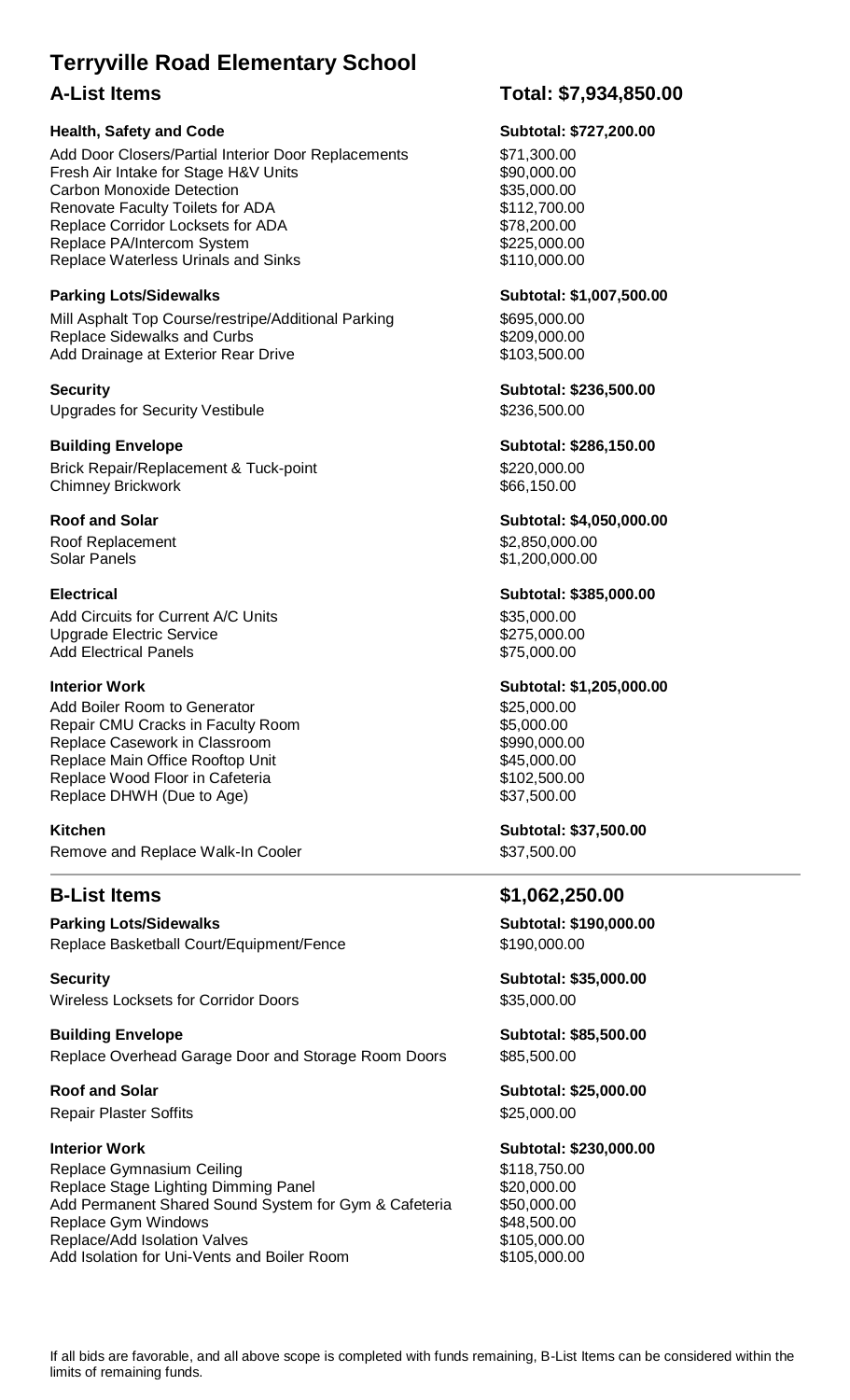# **Norwood Avenue Elementary School**

## **Health, Safety and Code Subtotal: \$777,000.00**

Replace Kitchen Ceiling **\$41,00.00** Add Door Closers \$40,000.00 Partial Interior Door Replacement \$62,000.00 Replace Elevator Controls and Hydraulics  $$100,000.00$ Carbon Monoxide Detection  $$25,000.00$ Renovate Faculty Toilets for ADA  $$216,000.00$ Replace Corridor Locksets for ADA  $$88,000.00$ Provide Fresh Air Intake for Primary Project and 2 Speech Rooms \$90,000.00 Replace Waterless Urinals and Sinks **\$115,000.00** 

## Parking Lots/Sidewalks **No. 2018** Subtotal: \$1,237,375.00

Repair, Sealcoat and Restripe Front/East Parking Lots \$320,000.00 Milling of Asphalt Top Course **\$157,375.00** Partial Sidewalk Replacement (Approx. 6,500 Square Feet) \$176,000.00 Replace Asphalt at Administration Entry Drive/Parking Lot & Add 40 Parking Spaces **\$584,000.00** 

Upgrades for Security Vestibule  $$244,000.00$ 

Replace Brick/Caulk/Paint Soffit, Fascia and Steel Mullions \$102,000.00 Tuck-point Chimney \$57,500.00<br>Repair Exterior Roof Drain Leaders \$46.750.00 Repair Exterior Roof Drain Leaders

Add Electrical Outlets to Classrooms  $$65,000.00$ Upgrade Electric Service  $$275,000.00$ 

Replace Administration Wing Roof & Add Interior Access \$350,750.00

Replace Classroom Ceilings **\$220,500.00** \$220,500.00 Cafeteria Ceiling **\$91,500.00** Repair CMU Cracks **\$42,000.00** Replace Casework in Classrooms  $$523,000.00$ Tie Gym/Cafeteria/Board Room to DDC System  $$25,000.00$ Repair Concrete at Loading Dock and Ramp \$33,250.00

Re-Design Serving Line in Kitchen **\$55,615.00** \$55,615.00

## **B-List Items \$953,750.00**

Wireless Locksets for Corridor Doors \$300,000.00

**Roof Subtotal: \$61,500.00**  Replace Fence at Playgrounds  $$61,500.00$ 

Replace Cafeteria Light and Sound Systems  $$120,000.00$ Replace Exterior Kindergarten & Courtyard Doors \$92,250.00 Add/Replace Isolation Valves  $$105,000.00$ Add Generator for District Office \$275,000.00

## **A-List Items Total: \$4,146,240.00**

# **Security Subtotal: \$244,000.00**

## **Building Envelope Subtotal: \$557,500.00**

## **Electrical Subtotal: \$340,000.00**

## **Roof Subtotal: \$350,750.00**

## **Interior Work Subtotal: \$935,250.00**

# **Kitchen** Subtotal: \$55,615.00

**Security Subtotal: \$300,000.00** 

## **Interior Work 30 and 20 and 20 and 20 and 20 and 20 and 20 and 20 and 20 and 20 and 20 and 20 and 20 and 20 and 20 and 20 and 20 and 20 and 20 and 20 and 20 and 20 and 20 and 20 and 20 and 20 and 20 and 20 and 20 and 20 a**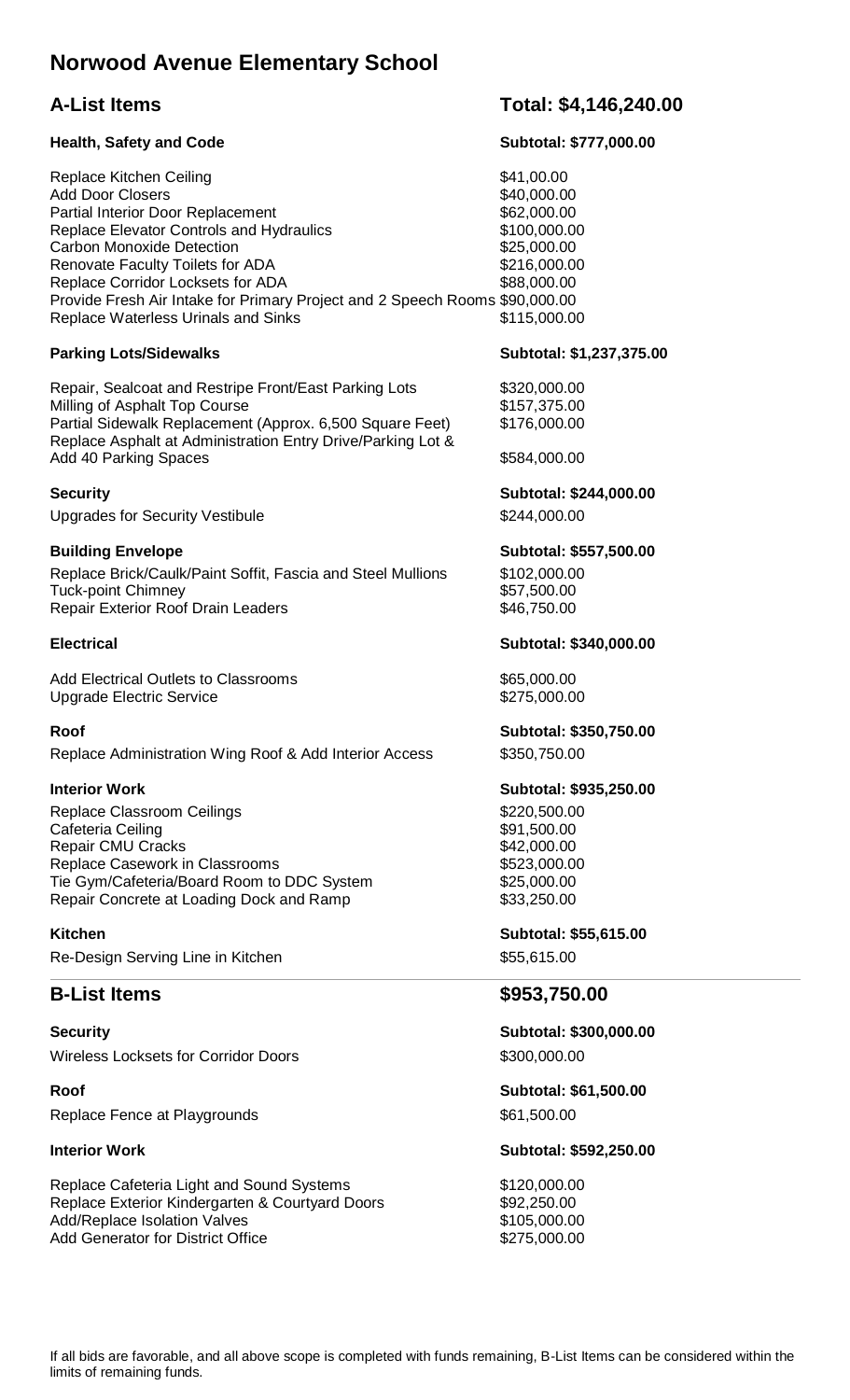# **John F. Kennedy Middle School**

## **Health, Safety and Code Subtotal: \$916,150.00 Subtotal: \$916,150.00**

Replace Kitchen Ceiling **\$73,150.00** \$73,150.00 Add Door Closers/Partial Interior Door Replacement \$62,500.00 Fresh Air Intake: Rooms 205A, 103, 224 \$90,000.00 Carbon Monoxide Detection  $$40,000.00$ Renovate Faculty Toilets for ADA  $$216,000.00$ Replace Corridor Locksets for ADA  $$127,000.00$ Replace Waterless Urinals and Sinks **\$307,500.00** \$307,500.00

## Parking Lots/Sidewalks **Parking Lots/Sidewalks** Subtotal: \$1,056,550.00

Reconnect Leaders at Recess Area to Pools/Replace Asphalt \$262,500.00 Milling Asphalt Top Course/Restripe/Partial Curb Replacement \$524,050.00 Partial Sidewalk Replacement (Approx. 9,000 Square Feet) \$176,000.00

Security Vestibule (Redo Front Entry) \$515,000.00 Partial Exterior Doors/Frames Replacement \$87,500.00 Replace 1 Skylight/Add Fall Protection to All \$8,500.00

Brickwork/Caulk/Tuck-point \$220,000.00 Chimney Brickwork Repairs **\$55,500.00** \$55,500.00

Add Circuits for Existing A/C Units  $$25,000.00$ 

Replace Seating in Auditorium **\$325,000.00** Repair CMU Cracks **\$15,000.00** Replace Stage Rigging  $$85,000.00$ Replace Spline Ceilings in Classrooms \$1,215,000.00 Replace Spline Ceilings in Hallways **\$485,000.00** Provide Sound System for Auditorium  $$85,000.00$ Replace Carpet in Auditorium  $$78,000.00$ Interior Renovations in Art and F&CS Classrooms \$891,500.00 Provide Infill Railing in Boiler Room  $$21,000.00$ 

Replace Perimeter Chain Link Fencing (Partial) \$100,000.00

Wireless Locksets for Corridor Doors **\$400,000.00** 

Replace Stage Curtains **\$67,500.00** Replace House Lights in Auditorium **\$175,000.00** Repair Cracked Terrazzo **\$86,250.00** Replace Isolation Valves **\$175,000.00** Replace Boiler Room Isolation Valves **\$75,000.00** \$75,000.00 Sand, Restripe and Reseal Gymnasium Floor \$64,800.00

Provide Additional Bleachers at Field \$135,750.00 Replace Window/Entry Systems at Gym, Wrestling Room and Locker Rooms \$345,000.00

## **A-List Items Total: \$6,184,700.00**

## **Security Subtotal: \$611,000.00**

**Building Envelope Subtotal: \$275,500.00** 

## **Electrical Subtotal: \$25,000.00**

## **Interior Work Subtotal: \$3,200,500.00**

## **Exterior Items 3100,000.00 Exterior Items** Subtotal: \$100,000.00

## **B-List Items \$1,809,300.00**

**Security Subtotal: \$400,000.00** 

## **Interior Work 30 and 20 and 20 and 20 and 20 and 20 and 20 and 20 and 20 and 20 and 20 and 20 and 20 and 20 and 20 and 20 and 20 and 20 and 20 and 20 and 20 and 20 and 20 and 20 and 20 and 20 and 20 and 20 and 20 and 20 a**

## Exterior Items **Exterior Items** Subtotal: \$725,750.00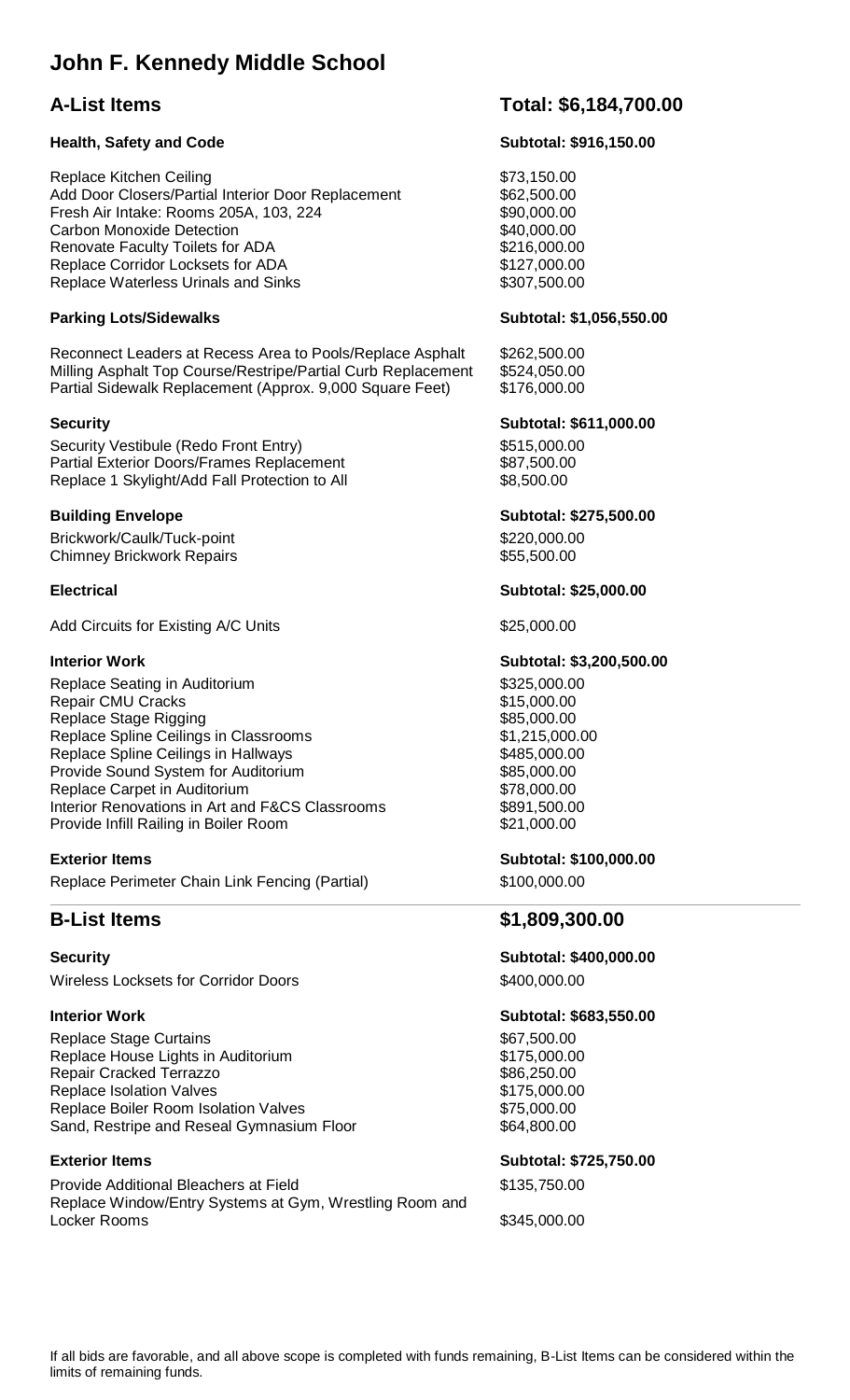# **Comsewogue High School**

## Health, Safety and Code **Subtotal: \$1,114,000.00**

Replace Kitchen Ceiling **\$120,000.00** \$120,000.00 Add Door Closers/Partial Interior Door Replacement \$55,000.00 Carbon Monoxide Detection \$75,000.00 Renovate Faculty and Nurse Toilets for ADA  $$415,500.00$ Replace Corridor Locksets for ADA  $$178,500.00$ Replace Waterless Urinals and Sinks **\$270,000.00** \$270,000.00

## Parking Lots/Sidewalks **Parking Lots/Sidewalks** Subtotal: \$2,134,650.00

Replace Curb/Asphalt and North & East Parking Lots; Mill Asphalt Top Course/Restripe Northwest and South Parking Lots \$1,859,650.00 Replace Poor/Settled Sidewalks; Add New Sidewalk to Track \$275,000.00

Upgrades for Security Vestibule  $$244,000.00$ 

Brickwork/Caulk/Tuck-point \$118,700.00 Chimney Brickwork/Repairs  $$57,500.00$ Replace Cafeteria Windows/Replace Lobby Storefront/ Replace Tech & Art Room Windows \$495,000.00

Upgrade Electric Service  $$275,000.00$ 

Repair CMU Cracks<br>Replace Cafeteria Ceiling and Lighting<br>\$198.750.00 Replace Cafeteria Ceiling and Lighting Rebalance and Upgrade Main Office & Library Ductwork \$40,000.00 Tie Remaining RTU's and H&V Units to DDC \$125,000.00 Interior Renovation and Casework at Art Rooms; New Instrument Storage Cabinet in Band Room \$689,250.00

## **Physical Education & Athletics Subtotal: \$1,841,500.00**

New Press Box  $$225,000.00$ New Toilet and Concession Building **\$1,500,000.00** Add Batting Cage in Upper Gym  $$31,500.00$ Project Adventure Expansion (Low Elements) \$85,000.00

Wireless Locksets for Corridor Doors **\$740,000.00** 

Repair Terrazzo Cracks **\$20,000.00** \$20,000.00 Add/Repair Isolation Valves – HVAC \$175,000.00 Add/Replace Isolation Valves – Plumbing  $$90,000.00$ 

## Physical Education & Athletics **Subtotal: \$3,013,230.00** Subtotal: \$3,013,230.00

Turf Infields at Baseball and Softball Fields \$1,488,230.00 Weight Room Addition **61,525,000.00** 

## **A-List Items Total: \$7,353,400.00**

**Security Subtotal: \$244,000.00** 

**Building Envelope Contract Contract Contract Contract Contract Contract Contract Contract Contract Contract Contract Contract Contract Contract Contract Contract Contract Contract Contract Contract Contract Contract Contr** 

**Electrical Subtotal: \$275,000.00** 

## **Interior Work Subtotal: \$1,073,000.00**

## **B-List Items \$4,038,230.00**

# **Security Subtotal: \$740,000.00**

# **Interior Work Subtotal: \$285,000.00**